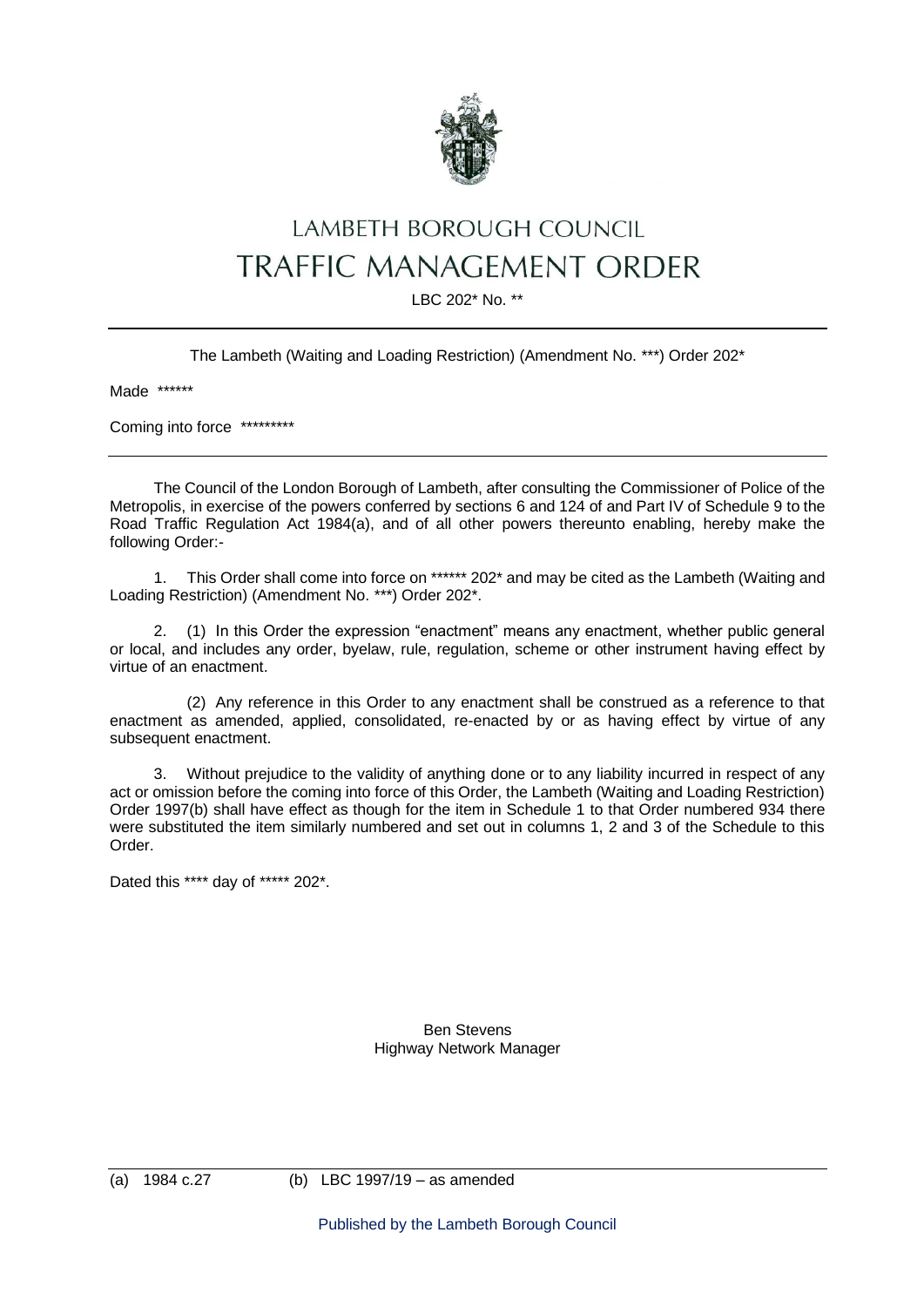## **SCHEDULE**

| 1    | $\overline{c}$                                                                                                                                                                                                                                                   | 3 |
|------|------------------------------------------------------------------------------------------------------------------------------------------------------------------------------------------------------------------------------------------------------------------|---|
| 934. | PALACE ROAD<br>(a)<br>The north-west side (cul-de-sac)<br>The north-east and north side<br>(b)                                                                                                                                                                   | A |
|      | between the north-western kerb line (cul-de-sac) of Palace Road and a<br>(i)<br>point 7 metres north-west of a point opposite the party wall of property<br>Nos.10 and 12 Palace Road;                                                                           | A |
|      | (ii)<br>between a point 3 metres north-west of the common boundary of Palace<br>Road Surgery and property Nos. 1a/1b Palace Road, south-eastwards<br>for a distance of 7.7 metres;                                                                               | A |
|      | between a point 0.4 metres north-west of the south-eastern boundary of<br>(iii)<br>property Nos. 1a/1b Palace Road, south-eastwards for a distance of 7.3<br>metres;                                                                                             | A |
|      | (iv)<br>between a point 1.8 metres south-east of the extended north-western<br>kerb-line of Daysbrook Road and a point 7.0 metres north-west of the<br>south-eastern boundary of property No. 3 Palace Road;                                                     | A |
|      | (v)<br>between a point 1 metre north-west of the common boundary property<br>No. 3 Palace Road and Lambourne Court, No. 2 Roupell Road, south-<br>eastwards for a distance of 4.5 metres;                                                                        | A |
|      | between a point 7 metres north-east of the north-eastern kerb-line of<br>(vi)<br>Roupell Road and a point 7 metres south-west of the south-western<br>kerb-line of Roupell Road;                                                                                 | A |
|      | (vii)<br>between a point 9.3 metres north-west of the north-western facing wall of<br>property Nos. 5a, 5b and 5c Palace Road, south-eastwards to that wall.                                                                                                     | A |
|      | (viii)<br>between a point 10 metres north-west of the north-western kerb-line of<br>the north-western arm of Coburg Crescent and a point 15.8 metres<br>south-east of the south-eastern kerb-line of the north-western arm of<br>Coburg Crescent;                | A |
|      | between a point 30.9 metres south-east of the south-eastern kerb-line of<br>(ix)<br>the north-western arm of Coburg Crescent and a point 50.9 metres<br>south-east of the south-eastern kerb-line of the north-western arm of<br>Coburg Crescent;                | K |
|      | between a point 0.6 metres north-west of a point opposite the party wall<br>(x)<br>of property Nos. 40a/40b and 40c/40d Palace Road and a point 1.5<br>metres north-west of a point opposite the south-western boundary of<br>property Nos. 40e/40f Palace Road; | A |
|      | (x <sub>i</sub> )<br>between a point opposite the party wall of property Nos. 32/38 and 31/37<br>Bushell Close and a point 1.6 metres south-east of a point opposite the<br>party wall of property Nos. 27/33 and 28/34 Bushell Close;                           | A |
|      | between a point 8.2 metres south-east of a point opposite the common<br>(xii)<br>boundary of property Nos. 27/33 and 28/34 Bushell Close and a point<br>opposite the south-eastern kerb line of Bushell Close;                                                   | A |
|      | between a point 18.6 metres south east of a point opposite the south-<br>(xiii)<br>eastern kerb-line of Bushell Close and a point 1.6 metres south-east of a<br>point opposite the north-western flank wall of No. 48 Palace Road;                               | A |
|      | between a point 16.7 metres south-east of a point opposite the south-<br>(xiv)<br>eastern boundary wall of property No. 48 Palace Road and a point 5.2<br>metres north-west of a point opposite the common boundary of property<br>Nos. 50a and 52 Palace Road;  | A |
|      | between a point 16.8 metres north-east of the north-eastern kerb-line of<br>(xv)<br>Hillside Road and a point 7.5 metres south-west of the south-western<br>kerb-line of Hillside Road;                                                                          | A |
|      | between a point 5.5 metres south east of the common boundary of<br>(xvi)<br>property Nos. 57a and 59 Palace Road and a point 1.4 metres south-<br>east of the common boundary of property Nos. 65 and 67 Palace Road;                                            | A |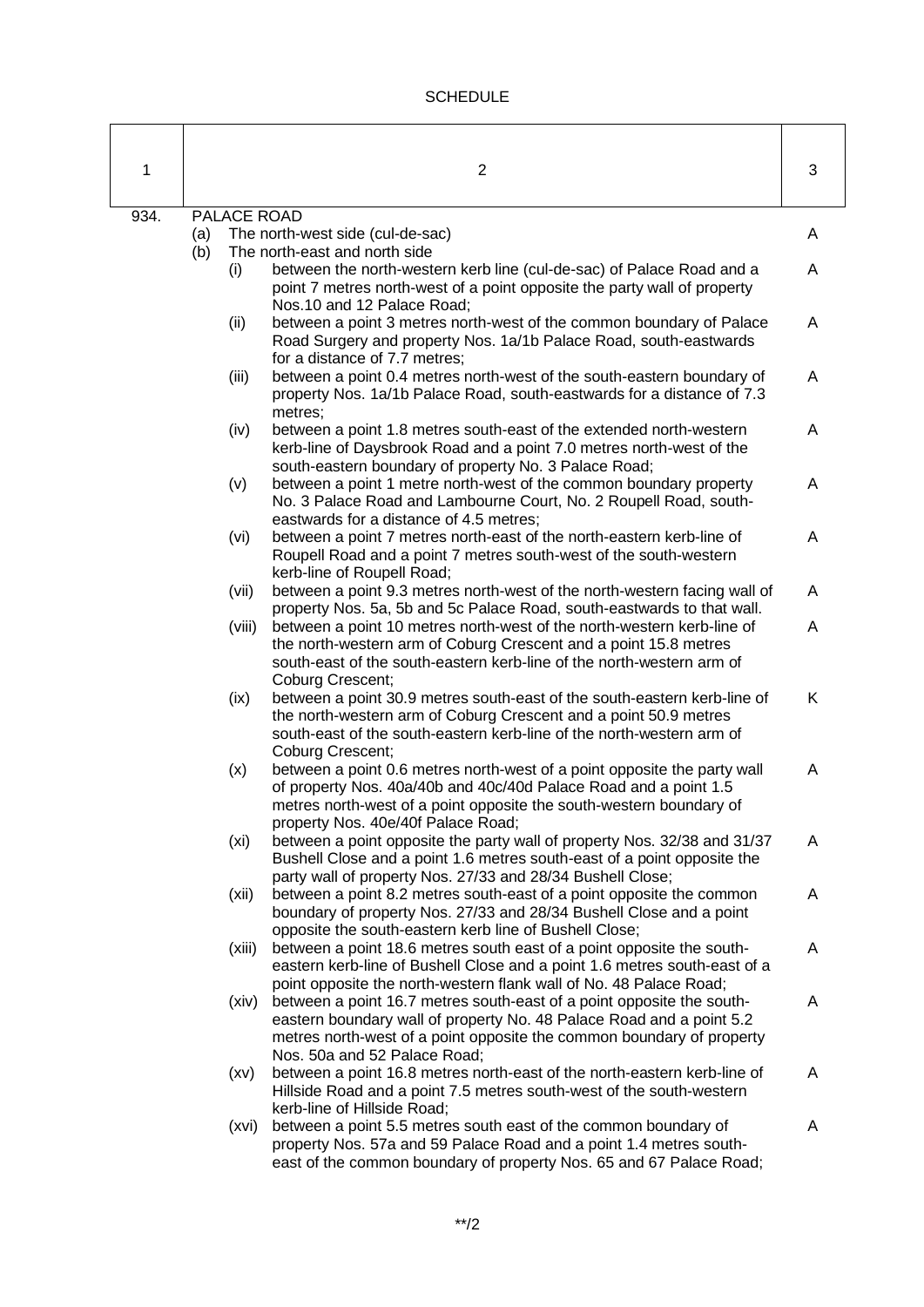## SCHEDULE (continued)

| 1                                                                   |         | $\overline{2}$                                                                                                                                                                                                                                                         | 3 |  |  |  |
|---------------------------------------------------------------------|---------|------------------------------------------------------------------------------------------------------------------------------------------------------------------------------------------------------------------------------------------------------------------------|---|--|--|--|
|                                                                     |         |                                                                                                                                                                                                                                                                        |   |  |  |  |
| PALACE ROAD (continued)<br>the north-east and north side(continued) |         |                                                                                                                                                                                                                                                                        |   |  |  |  |
|                                                                     | (xvii)  | between a point 4.7 metres south-east of the common boundary of<br>property Nos. 77 and 79 Palace Road and a point 4.6 metres north-<br>west of the common boundary of property Nos. 81 and 83 Palace                                                                  | A |  |  |  |
|                                                                     | (xviii) | Road;<br>between a point 6.9 metres east of the party wall of property Nos.121<br>and 123 Palace Road and a point 10.3 metres west of the common                                                                                                                       | A |  |  |  |
|                                                                     | (xix)   | boundary of property Nos.125 and 127 Palace Road;<br>between a point 1.3 metres north-east of the party wall of property<br>Nos.137 and 139 Palace Road, north-eastwards to its junction with<br>Leigham Vale;                                                         | A |  |  |  |
|                                                                     | (c)     | the south-west and south side                                                                                                                                                                                                                                          |   |  |  |  |
|                                                                     | (i)     | between the north-western kerb line (cul-de-sac) of Palace Road and a<br>point 5.2 metres north-west of the common boundary of Meadowside,<br>property No. 1c Daysbrook Road and Marsili Court, property No. 22<br>Palace Road;                                        | A |  |  |  |
|                                                                     | (ii)    | between a point 8.4 metres south-east of the common boundary of<br>Meadowside, property No. 1c Daysbrook Road and Marsili Court,<br>property No. 22 Palace Road, south-eastwards for a distance of 21.4<br>metres;                                                     | A |  |  |  |
|                                                                     | (iii)   | between a point 8.8 metres north-west of the common boundary of<br>property Nos. 24 and 26 Palace Road, south-eastwards of 18.8<br>metres;                                                                                                                             | A |  |  |  |
|                                                                     | (iv)    | between a point 9.8 metres north-west of the south-eastern boundary<br>of No. 26 palace Road, south-eastwards for a distance of 8.8 metres;                                                                                                                            | A |  |  |  |
|                                                                     | (v)     | between a point 6.4 metres north-west of the north-western kerb-line of<br>Aborfield Close, south-eastwards to a point 7.3 metres south-east of<br>the south-eastern kerb-line of Aborfield Close;                                                                     | A |  |  |  |
|                                                                     | (vi)    | between a point 17.3 metres south-east of the south-eastern kerb-line<br>of Aborfield Close, south-eastwards for a distance of 20.5 metres;                                                                                                                            | A |  |  |  |
|                                                                     | (vii)   | between a point 7 metres north-west of the north-western kerb-line of<br>Barstow Crescent (southern entrance) and a point 1.6 metres south-<br>east of the south-eastern kerb-line of the vehicular entrance between<br>property Nos. 40c/40d and 40e/40f Palace Road; | A |  |  |  |
|                                                                     | (viii)  | between a point 2.8 metres north-west of the north-western kerb-line of<br>Presentation Mews and a point 3.5 metres south-east of the south-<br>eastern kerb line of Presentation Mews:                                                                                | A |  |  |  |
|                                                                     | (ix)    | between a point 2 metres south-east of the party wall of property Nos.<br>30/36 and 29/35 Bushell Close and a point 9.4 metres south-east of<br>the south-eastern kerb-line of Bushell Close;                                                                          | A |  |  |  |
|                                                                     | (x)     | between a point 19 metres south-east of the south-eastern kerb-line of<br>Bushell Close, south-eastwards to a point 1.7 metres south-east of the<br>north-western boundary of property No.48 Palace Road;                                                              | A |  |  |  |
|                                                                     | (xi)    | between a point 1 metre south-east of the north-western flank wall of<br>property No. 50 Palace Road and the common boundary of property<br>Nos. 52 and 54 Palace Road;                                                                                                | A |  |  |  |
|                                                                     | (xii)   | between the common boundary of property Nos. 54a and 54b Palace<br>Road and a point 7.7 metres south-east of the south-eastern kerb-line<br>of Hillside Road;                                                                                                          | A |  |  |  |
|                                                                     | (xiii)  | between a point 2.5 metres south-east of a point opposite the common<br>boundary of property Nos. 53 and 55 Palace Road, south-eastwards<br>for a distance of 5.9 metres;                                                                                              | A |  |  |  |
|                                                                     | (xiv)   | between a point 2.9 metres south-east of the north-western boundary<br>wall of property Nos.60/62 Palace Road and a point 5.2 metres north-<br>west of the party wall of property Nos. 64 and 66 Palace Road;                                                          | A |  |  |  |